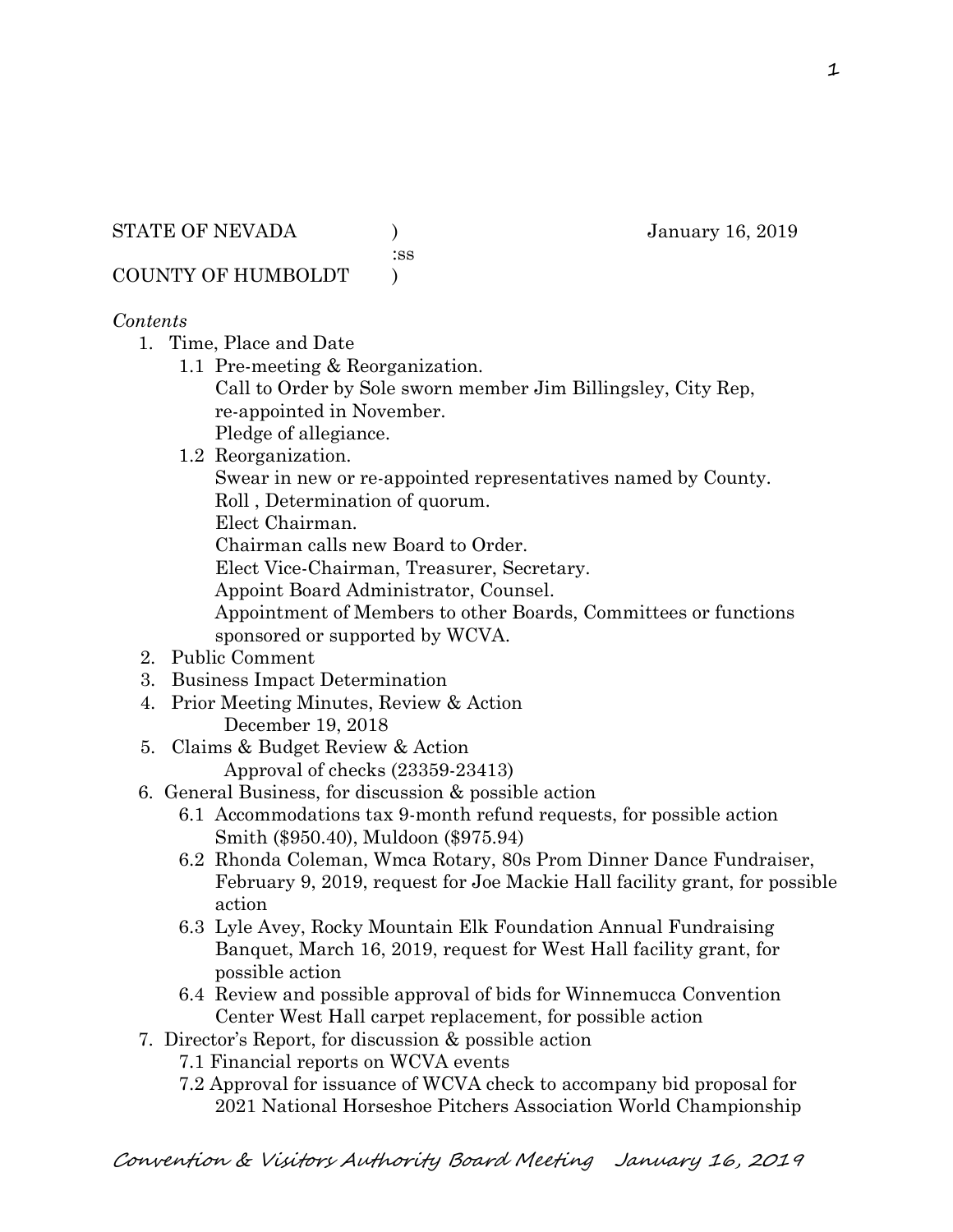Tournament, for possible action

- 8. Board Secretary & Counsel Report for discussion & possible action
	- 8.1 Review report for November
	- 8.2 Chamber of Commerce report
	- 8.3 Update on delinquencies, for discussion & possible action
	- 8.4 Annual report on lodging tax revenues to Taxation, for discussion & possible action
	- 8.5 Update on 2019 Run-A-Mucca charitable lottery application to Gaming Control Board, for discussion
	- 8.6 Improvement projects reports Event Center sound retrofit, West Hall roof project, West Hall carpet project, West Hall HVAC, Joe Mackie Hall exterior project, West Hall Signage Retrofit
- 9. Board Administrator Report, for discussion & possible action
	- 9.1 Financial reports, for information
	- 9.2 Approval of January 30, 2019 as a date for WCVA Special Meeting re: Presentation and acceptance of FY 2018 audit report, Steele & Associates, for possible action
- 10. Other Reports
- 11. Next Meeting Date
- 12. Adjournment

### **MINUTES, JANUARY 16, 2019**

**1. Time, Place and Date.** The Winnemucca Convention & Visitors Authority met in regular session in full conformity with the law at the Winnemucca Convention Center, East Hall, Winnemucca, Nevada at 4:00 pm on Wednesday, January 16, 2019 with Treasurer Jim Billingsley presiding.

#### **1.1 Pre-Meeting & Reorganization**

 **Call to Order by Sole sworn member Jim Billingsley, City Rep, re appointed in November. Pledge of allegiance.** 

#### **1.2 Reorganization.**

 **Swear in new or re-appointed representatives named by County.** Jim Billingsley called the meeting to order. Bill Macdonald swore in re appointed board members Terry Boyle, Ron Cerri and Brian Stone. Their terms will expire in January 2021. John Arant, who is absent today, will be sworn in at our next meeting.

#### **Roll, Determination of quorum.**

| Attendance. Convention and Visitors Authority Board Officials Present: |
|------------------------------------------------------------------------|
| Chairman and Motel Representative                                      |
| Vice Chairman and Hotel Representative                                 |
| Treasurer and City Representative                                      |
| County Representative                                                  |
| Secretary and Counsel                                                  |
|                                                                        |

Convention & Visitors Authority Board Meeting January 16, 2019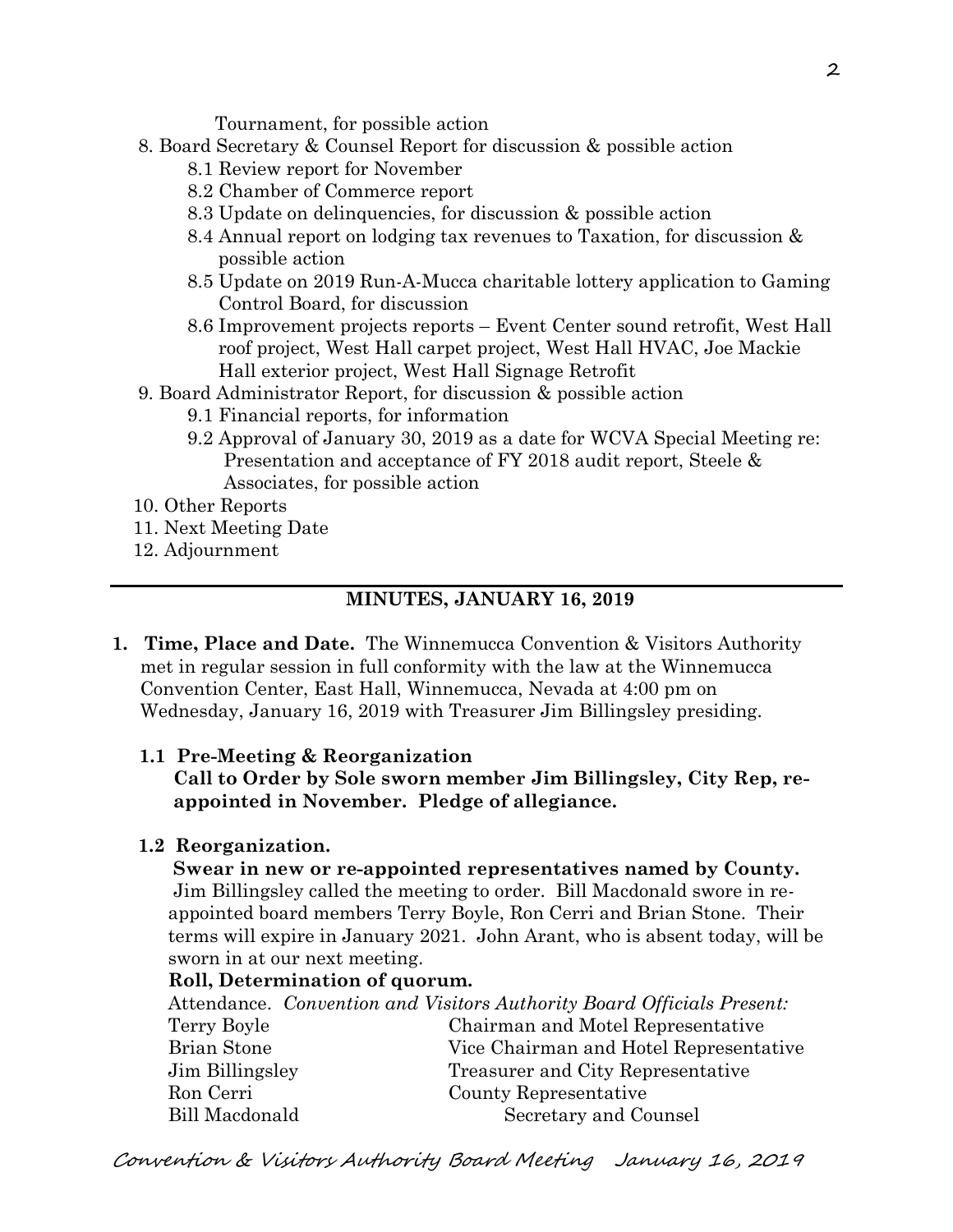Kendall Swensen Board Administrator

*Convention and Visitors Authority Board Officials Absent:*  John Arant Business Representative

*Staff Members Present:*  Kim Petersen Director Shelly Noble Administrative Clerk

*Staff Members Absent:*  None

*Others Present:*  Rhonda Coleman Winnemucca Rotary Club

#### **Elect Chairman.**

*Jim Billingsley made a motion to elect Terry Boyle as Chairman of WCVA Board for the next two years. Motion carried, 4-0.*

### **Chairman calls new Board to Order. Meeting Notice Report.**

Chairman Boyle reported that notice, including meeting agenda, was posted by Shelly Noble by 9:00 am Wednesday, January 11, 2019 at Humboldt County Library, Court House, Post Office, City Hall and Convention Center West Hall. No persons have requested mailed notice during the past six months.

#### **Elect Vice-Chairman, Treasurer, Secretary.**

*Ron Cerri made a motion to elect Brian Stone as Vice Chairman of WCVA Board for the next two years. Motion carried, 4-0. Ron Cerri made a motion to elect Jim Billingsley as Treasurer of WCVA Board for the next two years. Motion carried, 4-0.* 

 **Appoint Board Administrator, Counsel.** 

*Jim Billingsley made a motion to appoint Bill Macdonald as Secretary and Counsel of WCVA Board for the next two years. Motion carried, 4-0.* 

 *Ron Cerri made a motion to appoint Kendall Swensen as Board Administrator of WCVA Board for the next two years. Motion carried, 4-0.* 

## **Appointment of Members to other Boards, Committees or functions sponsored by WCVA.**

No action taken.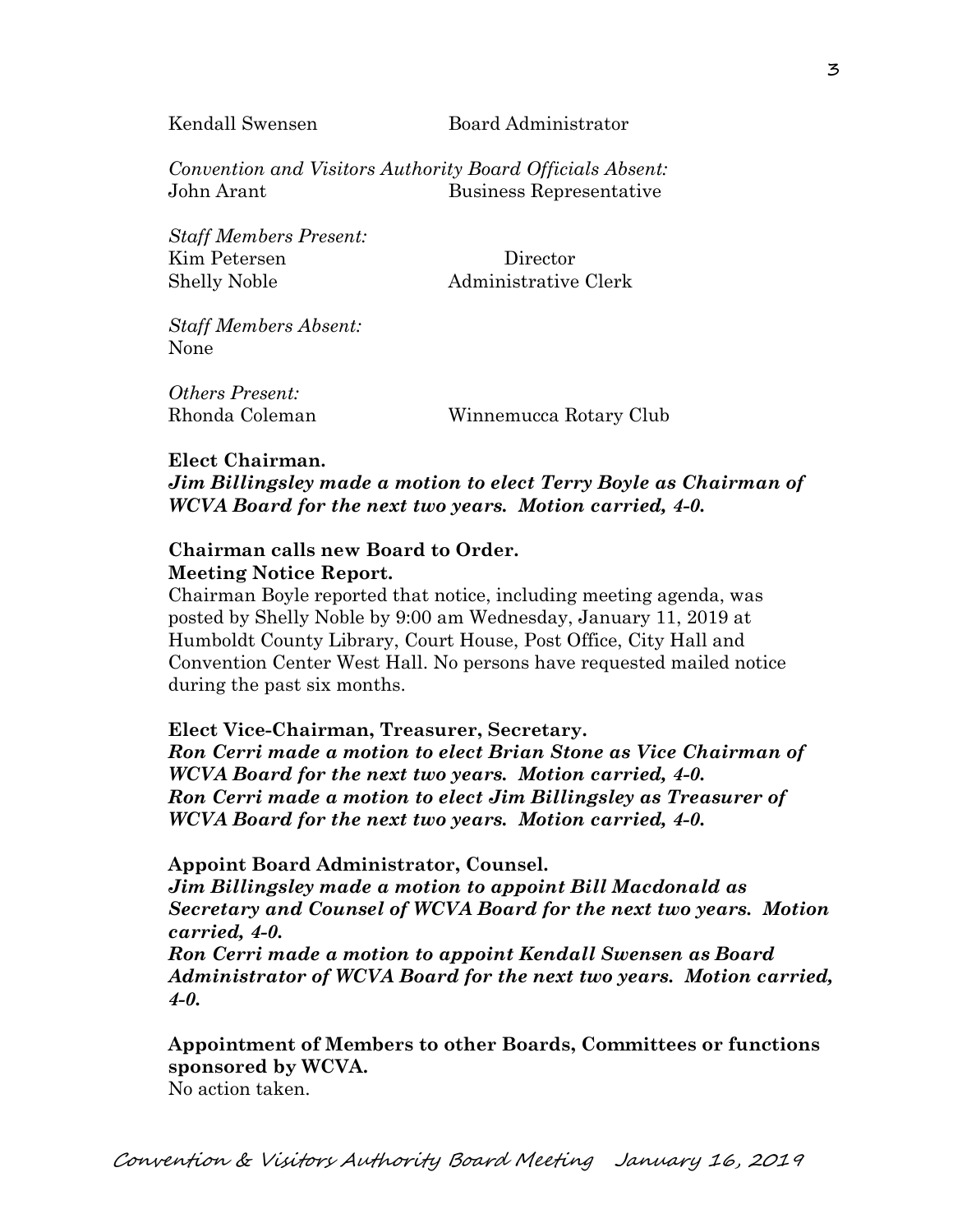## **2. Public Comment**

No public comment.

**3. Business Impact Determination.** Chairman Boyle asked whether any agenda item proposes the adoption by the city or by the county or by the WCVA of any rule, including any ordinance or resolution which would impose, increase or change the basis for the calculation of a fee that is paid in whole or in substantial part by businesses, which would impose a direct and significant economic burden upon a business or directly restrict the formation or expansion of a business, pursuant to NRS Chapter 237? The Chairman called for board or public input thereon; there was none. Action will be taken.  *Jim Billingsley made a motion that there appears to be no business impacting fee matter on today's agenda. The motion carried, 4-0.* 

### **4. Minutes, Review & Action**

Prior meeting minutes of December 19, 2018. *Ron Cerri made a motion to accept the minutes of the December 19, 2018 meeting. Motion carried, 4-0.* 

**5. Claims, Review & Action** The following claims, which had been submitted in list form to the board members for review with their 3-day meeting notice and agenda, with the opportunity to obtain further information before or at the meeting, were submitted for payment on January 16, 2019:

| BANK ACCOUNT      | <b>CHECK NUMBERS</b> | <b>AMOUNT</b> |
|-------------------|----------------------|---------------|
| Nevada State Bank | 23359 - 23413        | \$244,125.56  |

*Jim Billingsley made a motion to approve all claims as submitted. The motion carried, 4-0.* 

**6. General Business, for discussion & possible action** 

**6.1 Accommodations tax 9-month refund requests, for possible action** 

**Smith (\$950.40), Muldoon (\$975.94)** 

*Terry Boyle made a motion to approve the accommodation tax 9-month refunds for Les Smith (\$950.40) and Betty Muldoon (\$975.94). Motion carried, 4-0.*

**6.2 Rhonda Coleman, Wmca Rotary, 80s Prom Dinner Dance Fundraiser, February 9, 2019, request for Joe Mackie Hall facility grant, for possible action** 

Rhonda is here tonight to make this request on behalf of the Winnemucca Rotary Club. This 80s Prom is a fundraiser for Rotary and WDVS (Winnemucca Domestic Violence Shelter) that they hope to make an annual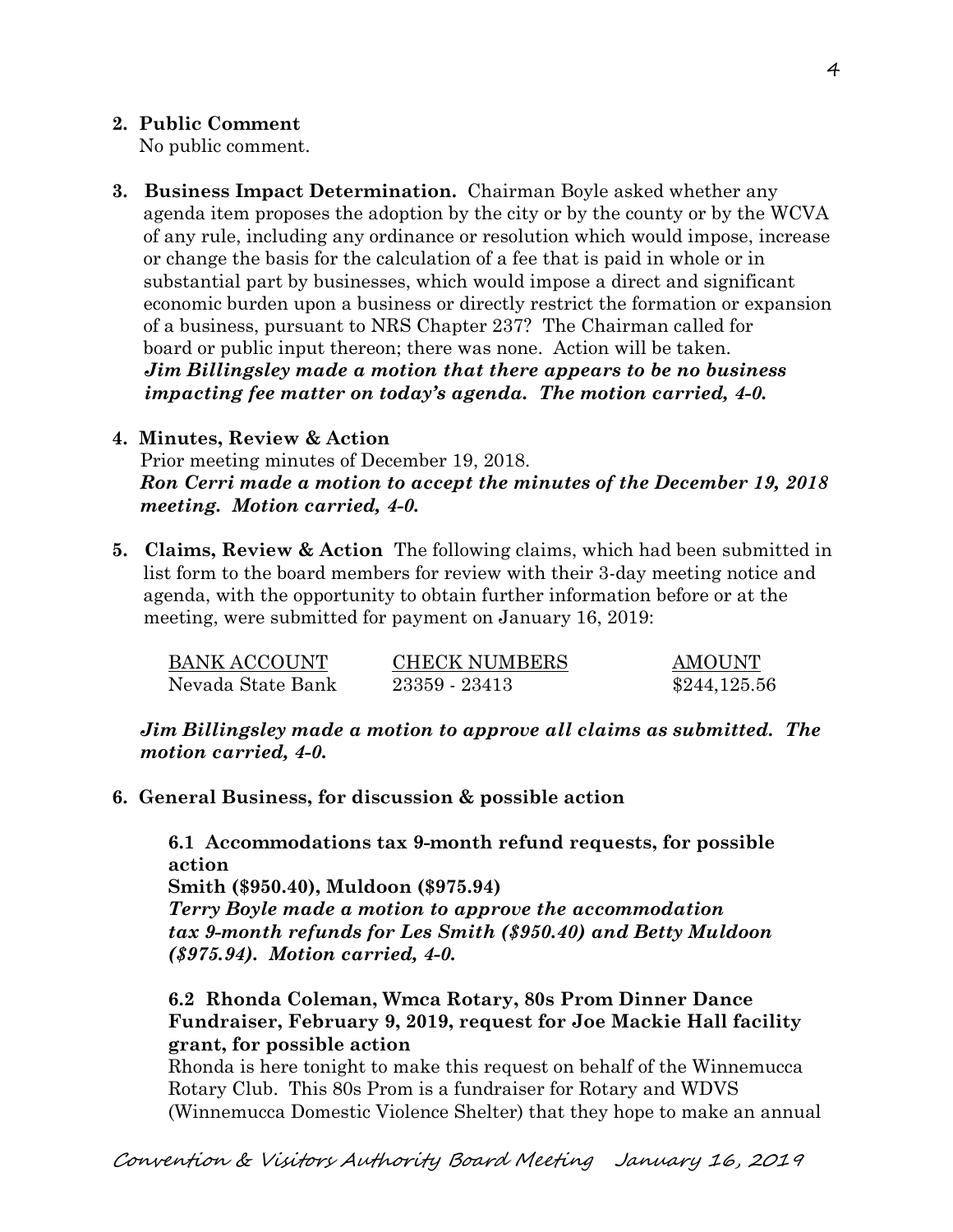event. Funds raised will be distributed locally. *Jim Billingsley made a motion to approve a \$600 Joe Mackie Hall facility grant for the Wmca Rotary 80s Prom Dinner Dance Fundraiser, February 9, 2019. Motion carried, 4-0.* 

Winnemucca Rotary Club is responsible for any other customary Convention Center charges.

## **6.3 Lyle Avey, Rocky Mountain Elk Foundation Annual Fundraising Banquet, March 16, 2019, request for West Hall facility grant, for possible action**

There was no one present from Rocky Mountain Elk Foundation at today's meeting to make this request. However, the board is familiar with the organization and their annual fundraiser as they have approved facility grants for this event in past years. *Terry Boyle made a motion to approve a \$600 West Hall facility grant to Rocky Mountain Elk Foundation for their annual fundraiser, March 16, 2019. Motion carried, 4-0.* 

Rocky Mountain Elk Foundation is responsible for any other customary Convention Center charges.

## **9.4 Review and possible approval of bids for Winnemucca Convention Center West Hall carpet replacement, for possible action**

Bids for the West Hall carpet project were due in Kim's office by 2 pm today. We received two bids and Kim opened them at 2 pm. The bids received were:

- Desert Design \$57,662.50
- Quality Floors & Paints \$53,317.05

As a reminder, we have a lot of the carpet squares leftover from the Joe Mackie Hall carpet project a few years ago. These squares are still available from the manufacturer so the bidders need to utilize the carpet we have along with what they will need to be purchased to complete the project. *Jim Billingsley made a motion to accept the bid for the Convention Center West Hall carpet project from Quality Floors & Paints in the amount of \$53,317.05. Motion carried, 4-0.* 

# **7. Director's Report.**

## **7.1 Financial reports on WCVA events**

The bank reconciliation for Tri-County Fair was included in the board packets for review.

## **7.2 Approval for issuance of WCVA check to accompany bid proposal for 2021 National Horseshoe Pitchers Association (NHPA) World Championship Tournament, for possible action**

At the September 2018 WCVA meeting the board directed Kim to pursue this event for summer of 2021. Since that time, Kim has been working on his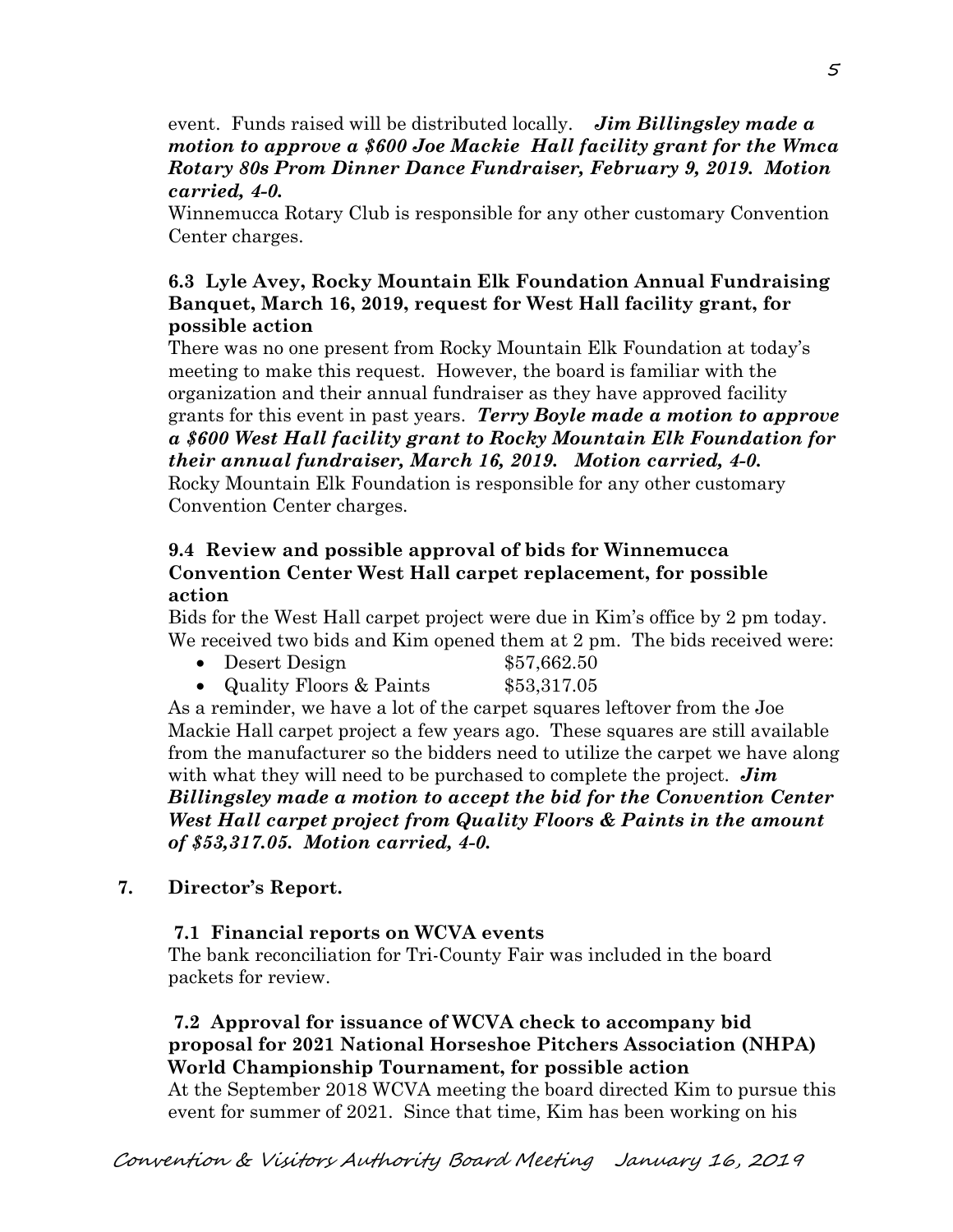proposal and is planning to submit it in early February. Along with the proposal we need to include a check for \$7,000, which is one-third of the required \$21,000 cash sponsorship. If we are unsuccessful, this deposit will be returned. Included in the meeting packet was a memo prepared by Kim outlining some additional expenses that will be required in order for us to host this tournament. Kim estimates that our cash sponsorship plus other expenditures to be approximately \$45,000. At today's meeting Kim distributed an information sheet prepared by the organization in Florence, South Carolina who hosted the 2018 event. The estimated economic impact during this three week period was \$3.7 million. If we are awarded the 2021 World Championship Kim will be required to attend the 2020 tournament and distribute information about the 2021 event and also take t-shirt orders so that these can be made up ahead of time and ready for participants when they arrive in town. Besides the logistics of the tournament, Kim is also working to organize tours and other activities for spouses and family members of those participating in the tournament. *Brian Stone made a motion authorizing Kim to proceed with planning and preparation of his proposal to host the 2021 National Horseshoe Pitchers Association World Championship Tournament, July 13 – August 1, 2021. This includes the cash sponsorship of \$21,000 of which \$7,000 will be included with the proposal when it is submitted. Motion carried, 4-0.*

#### **8. Secretary and Counsel, Monthly report, for discussion & possible action**

**8.1 Review report for December, for information**  Bill's report was included in the meeting packets available online.

#### **8.2 Chamber of Commerce report, for discussion**  No report.

**8.3 Update on delinquencies, for discussion & possible action**  We have two delinquencies for November.

### **8.4 Annual report on lodging tax revenues to Taxation, for discussion & possible action**  No report.

**8.5 Update on 2019 Run-A-Mucca charitable lottery application to Gaming Control Board, for discussion**  No report.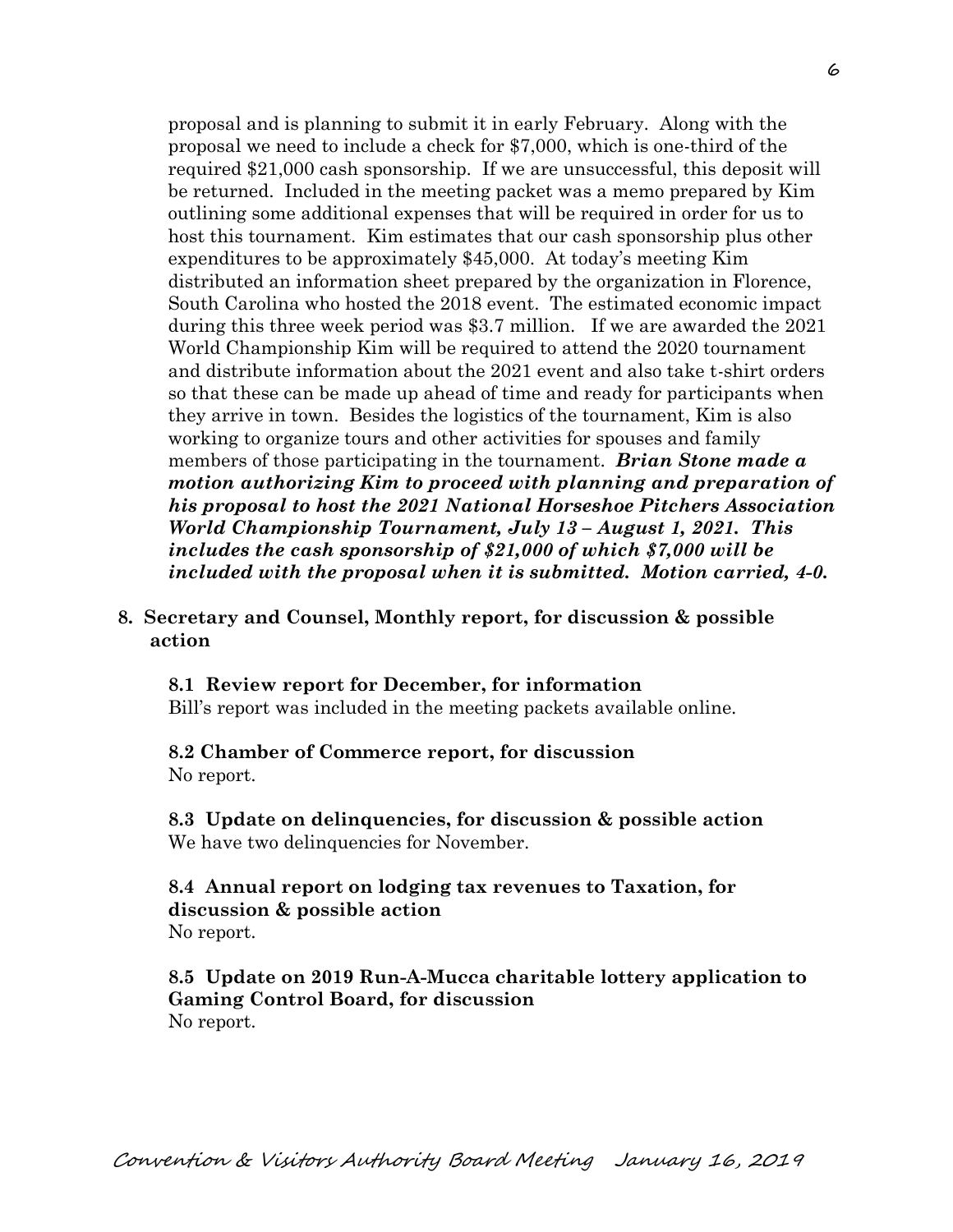## **8.6 Improvement projects reports – Event Center sound retrofit, Joe Mackie Hall exterior project, West Hall roof project, for possible action**

See items 10.1 and 10.2 below.

### **9. Board Administrator.**

### **9.1 Financial Reports, for discussion**

Room taxes are running slightly ahead of last year.

## **9.2 Approval of January 30, 2019 as a date for WCVA Special Meeting re: Presentation and acceptance of FY 2018 audit report, for possible action**

Our audit needs to be presented to the board and approved prior to January 31, 2019. It is not completed yet but Vanessa of Steele & Associates is available to make this presentation and answer any questions on January 30. Kendall would like approval to schedule this meeting. *Terry Boyle made a motion to set January 30, 2019, 10 am, as the date for a WCVA Special Meeting for presentation and acceptance of FY 2018 audit report. Motion carried, 4-0.*

### **10. Other reports**

### **10.1 Discussion of future of Joe Mackie Hall**

Kim was finally able to meet with a representative from Core Construction and do a walk-through of Joe Mackie Hall so that we can get some ideas of the best direction to take to improve this facility. This company has experience with public/private partnerships to complete this type of projects. After their discussion and building tour, this individual suggested that a representative from Core Construction attend the next board meeting to explain the process to move forward and see if this is something the board may want to consider. A preliminary study would need to be conducted before anything would begin. This would cost approximately \$45,000 but would give this board information to help in their decision making. In general discussions the board expressed an interest in a one-story building with banquet and meeting room capabilities.

### **10.2 Event Center sound retrofit**

Work has been progressing quickly and should be completed before the state wrestling tournament next month. One problem that arose this week was a leak in the roof that threatened to damage some of the new speakers. Luckily, the roofing company that has the West Hall roof project was in town and were able to determine that part of the roofing was incorrectly installed when the building was constructed and made some repairs to take care of the problem.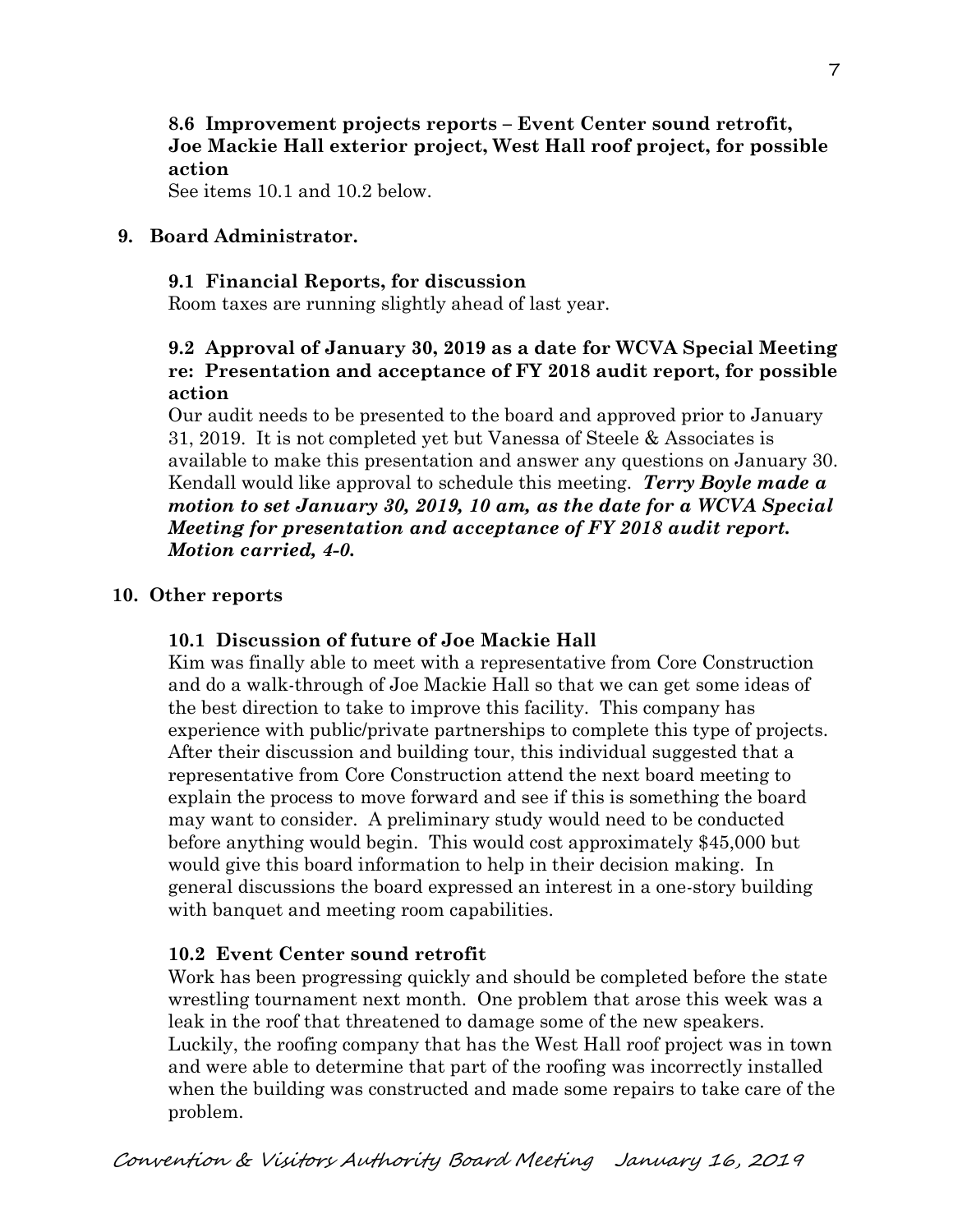### **10.3 Nevada State Wrestling Tournament**

Jim had several items that the wrestling personnel are requesting for the tournament next month. These include 6' tables and side panels. Kim will work with the Lowry coaches to have these items available. Jim also asked about a power source for spotlights that they would like to have for the championship matches. Kim needs to know what, exactly, is needed so that he can have the power source available for this. There was also a brief discussion about WCVA assisting with the purchase of these lights if the high school is unable to buy them

### **10.4 Electronic sign, W. Winnemucca Blvd.**

We have received several calls about parts of this sign being "out". We are aware of the problem and are waiting for the necessary parts to arrive so that it can be repaired.

## **11. Public Comment**

None.

## **12. Regular Business. Next Meeting. The Board confirmed the next regular meeting date of Wednesday, February 20, 2019, 4:00 pm.**

## **13. Adjournment.** *Ron Cerri made a motion to adjourn this meeting. Motion carried, 4-0.*

The meeting was adjourned to the next regular meeting, or to the earlier call of the Chairman or to the call of any three (3) members of the Board on three (3) working days notice.

Respectfully submitted,

Shelly Noble

| <b>APPROVED ON</b> |  | 2019 |
|--------------------|--|------|
|--------------------|--|------|

As written

As corrected  $\_\_$ 

Winnemucca Convention & Visitors Authority Board

Convention & Visitors Authority Board Meeting January 16, 2019